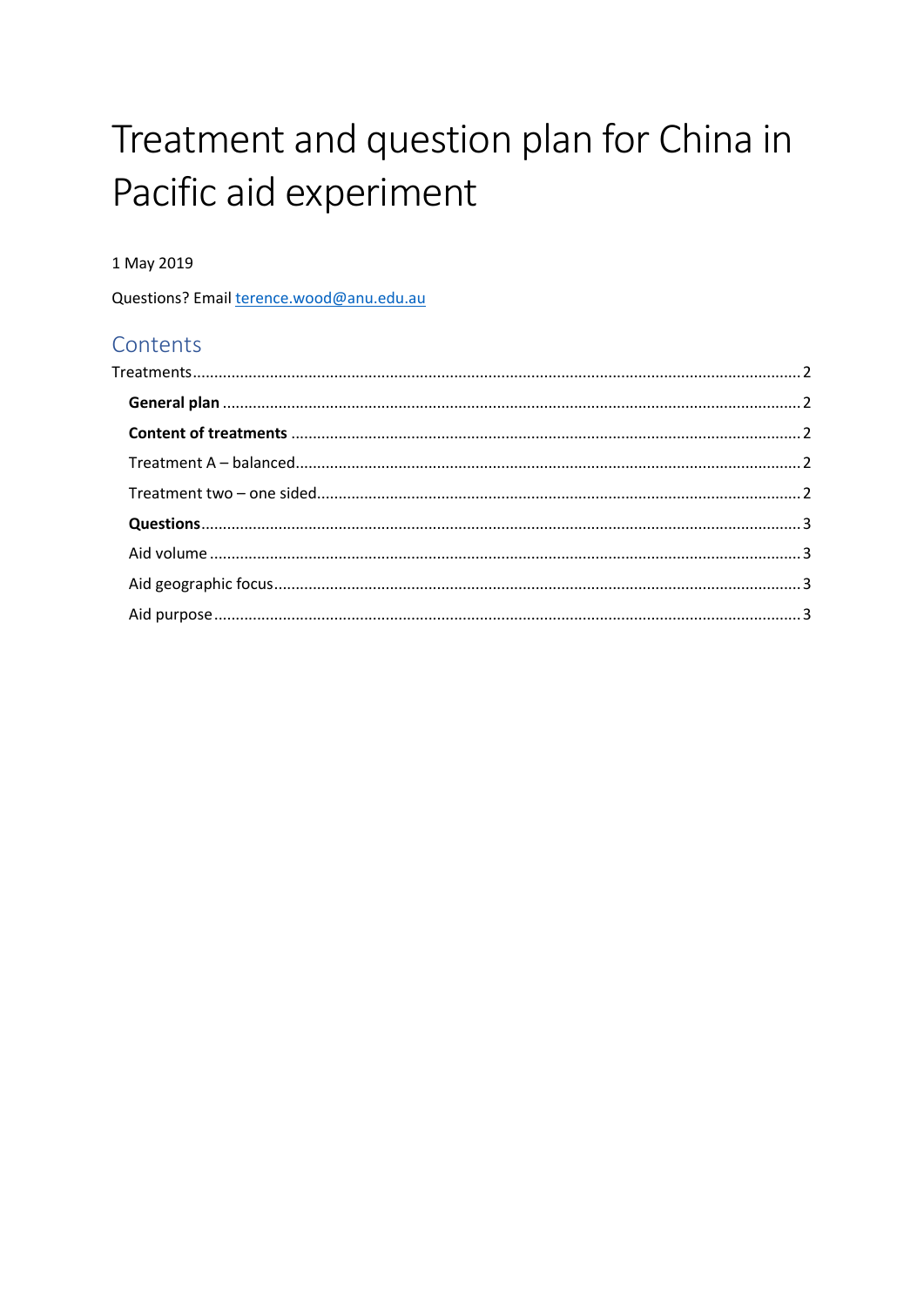# <span id="page-1-0"></span>**Treatments**

<span id="page-1-1"></span>

## <span id="page-1-2"></span>Content of treatments

## <span id="page-1-3"></span>Treatment A – balanced

#### *New research shows China is now an important aid donor to the Pacific*

#### 8 October 2018

China is now an important provider of foreign aid to the Pacific according to a new Lowy Institute study.

The Lowy Institute's work shows that in 2016, the most recent year with data, China was the fourth largest donor to Pacific Island countries, giving slightly more money than the United States, but less than Australia, New Zealand and Japan.

Commenting on the finding, Jonathan Pryke, Director of the Lowy Institute's Pacific Islands Program, said: "China is now in the top tier of aid donors to the Pacific. This will have economic and strategic ramifications. Aid can buy power. We need to keep things in perspective though. Australia still gives over five times as much aid to the Pacific as China does."

## <span id="page-1-4"></span>Treatment two – one sided

#### *Chinese aid buys power in the Pacific*

#### 8 October 2018

China is now one of the largest donors of foreign aid to the Pacific according to a new Lowy Institute study.

The Lowy Institute's work shows that in 2016, the most recent year with data, China gave over \$100 million US dollars to Pacific Island countries – nearly twice as much as the United States gave in the